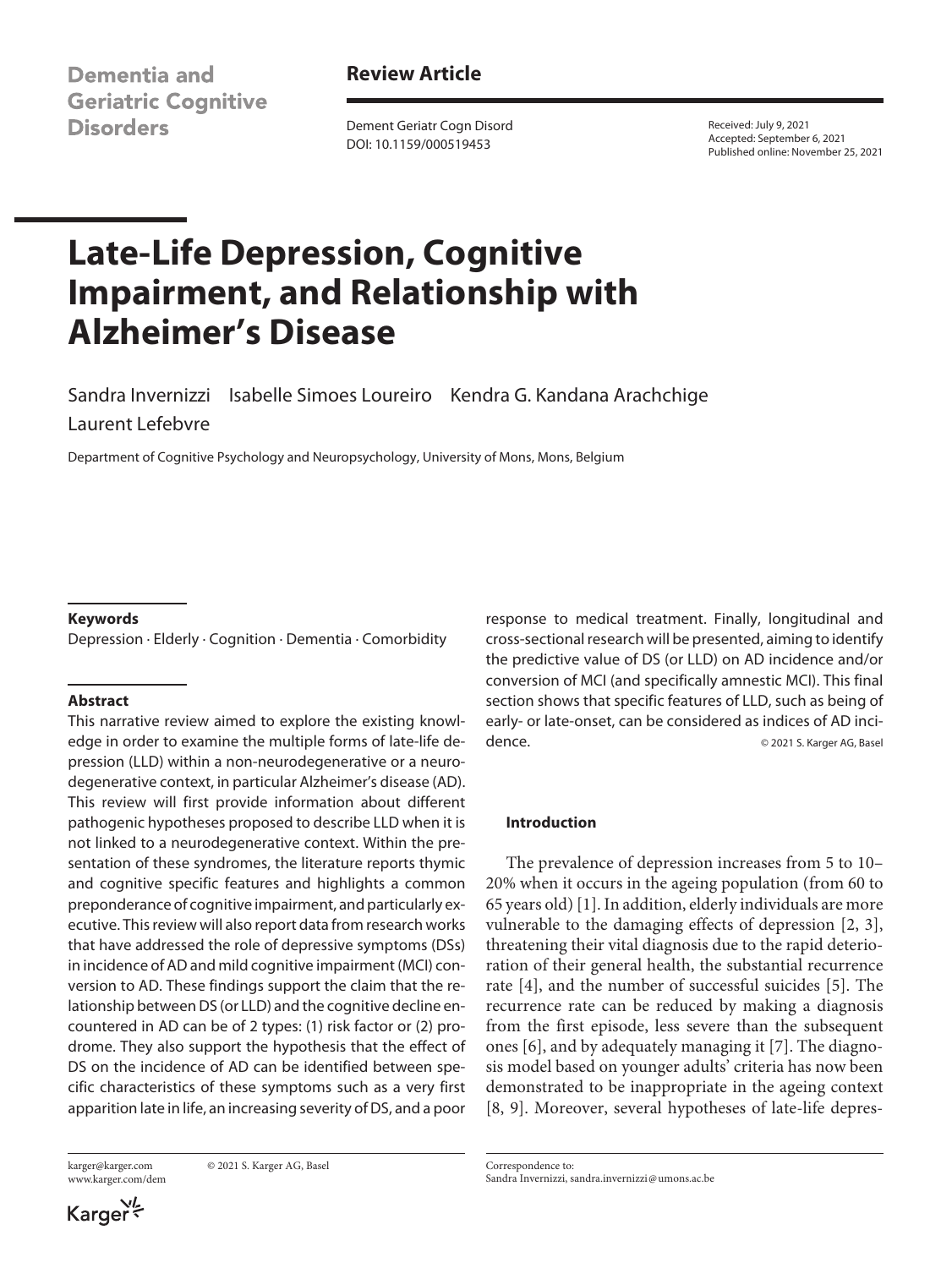<span id="page-1-2"></span><span id="page-1-1"></span><span id="page-1-0"></span>sion (LLD) vary in their pathogenic origin and their clinical (thymic and cognitive) profile. In addition, their frequent comorbidity with dementia [\[10](#page-8-0)] and in particular with early stage of Alzheimer's disease (AD) [[11](#page-8-0)] increases the complexity of the diagnosis. It is therefore critical to distinguish between a LLD including cognitive disorders and early AD accompanied by thymic symptoms. In LLD, the treatment of thymic symptoms is associated either with an improvement (in 42 [[1](#page-8-0)[2](#page-8-1)] to 45% [[1](#page-8-0)[3](#page-8-2)] of cases) of the cognitive deficit or with a persistence of the cognitive deficit without an increment [[1](#page-8-0)[4](#page-8-3)]. In AD, thymic symptoms are expected to disappear on their own with the progression of the disease [[11](#page-8-0)], while the cognitive symptoms will irreversibly increase [\[1](#page-8-0)[5\]](#page-8-4). Given the similarity of the thymic symptomatology, the cognitive criteria inherent to each situation represent a key issue in geriatric neuropsychology research.

# <span id="page-1-5"></span><span id="page-1-4"></span>**Definition of LLD**

<span id="page-1-7"></span><span id="page-1-6"></span>Amongst the important varieties of LLD situations (i.e., bipolar, hypochondriac, hostile, conative, anxious, or melancholic) [[1](#page-8-0)[6\]](#page-8-5), this article focuses on unipolar depression whose cognitive expression may lead to diagnostic ambiguity with AD. Because the Diagnostic and Statistical Manual of Mental Disorders (DSM 5) [\[1](#page-8-0)[7\]](#page-8-6) does not provide a specific diagnosis for LLD (after 60 years of age), the criteria for major depressive episodes (MDEs) (code 296) or recurrent depressive disorders (code 300.4) are used. The diagnosis of MDE requires at least 5 depressive symptoms (DS) amongst depressed mood, anhedonia, weight changes (excessive gain or loss), sleep disturbances (hypo- or hypersomnia), psychomotor rhythm disorders (restlessness or slowing down), feelings of tiredness, negative feelings about the self (guilt and worthlessness), concentration disturbances, or recurrent morbid thoughts (thoughts of doom or death) [[1](#page-8-0)[7](#page-8-6)]. These depressive features are also encountered in the geriatric context but the symptomatologic profiles will be influenced by age, making the outlined diagnostic model unsuitable in many cases after 60 years of age [\[1](#page-8-0)[6](#page-8-5)]. A depletion syndrome was proposed in the 1980s, characterized by symptoms of hopelessness, loss of appetite, loss of interest, and thoughts of death. Later, Yesavage [\[8](#page-8-7)] suggested that the specificities of MDE diagnosis in the elderly would not be characterized by specific symptoms but rather by their aetiology, intensity, and the way they affect daily life activities. The diagnostic approach for the elderly therefore relies on a cautious use of the DS termi<span id="page-1-8"></span><span id="page-1-3"></span>nology for age-related physical and psychologic characteristics that are not necessarily indicative of a depressive state. Indeed, when encountered in elderly, the symptomatic features of depression among younger adults (such as decreased appetite and energy, altered sleep patterns, a loss of interest in activities, somatic complaints, or psychomotor slowing) may be due to ageing and not symptomatic of any disease. But, in contrast, these traits cannot be excluded from the diagnostic picture of depression in the elderly, as not all situations of ageing are necessarily associated with all of these traits. To address this difficulty, some authors suggest the use of the DSM 5 diagnostic criteria, even for the elderly, not by measuring the number of symptoms but by assessing the intensity of their expression. Nevertheless, symptoms like anhedonia, lack of energy, feelings of guilt, and suicidal thoughts [[1](#page-8-0)[4](#page-8-3), [1](#page-8-0)[8–](#page-8-7)[20](#page-8-1)] are still reported to be prevalent in LLD, whereas feelings of sadness/dysphoria are not [[9](#page-8-8)]. Cognitive impairment may also be characteristic of LLD, along with a state of anxiety, especially in the morning (which is predictive of a poorer response to pharmacologic treatment) [[9](#page-8-8)]. For all these reasons, several diagnostic scales used for MDE are not adapted to the geriatric context. The Beck Depression Inventory (BDI II) [[2](#page-8-1)[1\]](#page-8-0) does not distinguish anxiety from depression and gives an overriding importance to somatic complaints (easily confused with the effects of ageing). The Centre for Epidemiologic Studies-Depression (CES-D) [\[22\]](#page-8-1) contains several items (i.e., value given to life, hopes for the future, or suicidal intentions) that lead to interpretation issues [\[9\]](#page-8-8). Furthermore, these scales do not include measures of cognitive concerns or cognitive impairment. In contrast, the Geriatric Depression Scale (GDS) has been created for the gerontological context and includes fewer somatic items, evokes cognitive concerns, and is based on a dichotomized response mode. This questionnaire is also centred on the feelings of the last few weeks [[2](#page-8-1)[3](#page-8-2)], allowing measurement of recent changes on comparison to prior behaviour and avoiding the confusion with a general perception of the ageing process.

# <span id="page-1-11"></span><span id="page-1-10"></span><span id="page-1-9"></span>**DSs in Late-Life without Dementia**

Geriatric dysexecutive depression syndrome (GDDS), vascular depressive syndrome (VDS), and depressive with reversible dementia syndrome (DrdS) are different situations of LLD, each resulting from pathogenic hypotheses unrelated to dementia. These syndromes are distinct in their thymic and neurocognitive features [[1](#page-8-0)[9](#page-8-8)].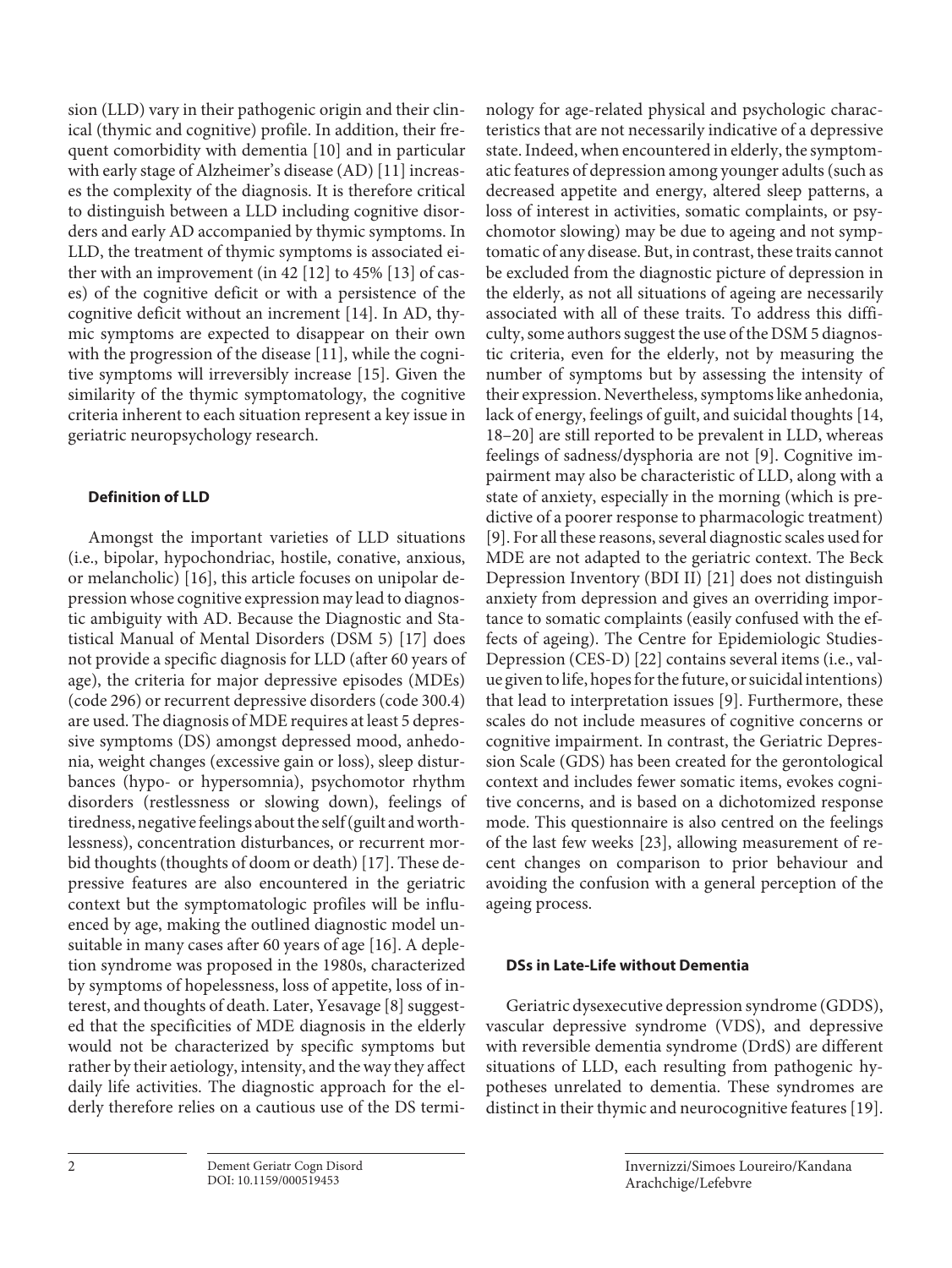<span id="page-2-3"></span><span id="page-2-2"></span><span id="page-2-1"></span><span id="page-2-0"></span>This GDDS [\[9](#page-8-8), [1](#page-8-0)[4](#page-8-3), [1](#page-8-0)[8](#page-8-7)–[2](#page-8-1)0, [2](#page-8-1)[4](#page-8-3)] is reported to present significant cognitive impairment, limited neurovegetative complaints, dominance of traits of anhedonia, agitation and guilt, together with traits of psychotic disorders (lack of insight and suspiciousness). This pathology is further complicated by a poor response to antidepressants, little remission [[1](#page-8-0)[3,](#page-8-2) [2](#page-8-1)[5–](#page-8-4)[2](#page-8-1)[7\]](#page-8-6), and a high relapse rate [[1](#page-8-0)[8](#page-8-7)]. In GDDS, the cognitive disorder seems to persist even after thymic remission, presumably related to the dysexecutive disorder [\[2](#page-8-1)[4](#page-8-3)–[2](#page-8-1)[6](#page-8-5)]. Indeed, a negative correlation between dysexecutive symptoms and remission rates has been demonstrated [[2](#page-8-1)[5](#page-8-4)–[2](#page-8-1)[8\]](#page-8-7). This non-remission situation differentiates GDDS from depression encountered in adults under 60 years of age. In the latter, when cognitive dysfunctions persist after therapy, they involve impairments in verbal learning and memory [[2](#page-8-1)[9\]](#page-8-8) that are better explained by the expression of premorbid vulnerabilities than as a consequence of depression [\[2](#page-8-1)[9\]](#page-8-8). However, it must be noted that the executive deficit can also coexist with depression before the age of 60 [[2](#page-8-1)[9](#page-8-8)]. But, in the case of later life, the impairment is amplified and will mainly affect inhibition [\[2](#page-8-1)[4\]](#page-8-3) and cognitive flexibility [\[2](#page-8-1)[4,](#page-8-3) [2](#page-8-1)[6](#page-8-5)]. The VDS is an alternative pathogenesis that occurs when a link can be found between MDE and a vascular injury or a stroke [[1](#page-8-0)[8\]](#page-8-7). The VDS is reportedly associated with a late-onset LLD (i.e., when the very first MDE only occurs after the age of 60) rather than with an early-onset LLD (i.e., when the LLD is preceded by recurrent MDE before the age of 60), although this association is not an exclusive condition [\[1](#page-8-0)[8\]](#page-8-7). The VDS does not differ much from the other LLDs in terms of thymic and cognitive profiles [[1](#page-8-0)[8\]](#page-8-7), besides complaints about the ability to concentrate [\[3](#page-8-2)0] and the absence of guilt [\[9\]](#page-8-8). Some authors have suggested a common vascular cause for LLD and cognitive decline in ageing. According to this hypothesis, a dysfunction of the immune system resulting from ageing would lead to a chain of biochemical events resulting in a chronic pro-inflammatory state which would then become the common risk factor [[1](#page-8-0)[8](#page-8-7), [3](#page-8-2)[1\]](#page-8-0). However, this assumption has to be considered in light of data which do not support it, particularly in the important retrospective Whitehall II study that highlighted an absence of effect of a vascular syndrome on the correlation between DS and cognitive decline [[3](#page-8-2)[1](#page-8-0)]. In their results, regardless of whether the vascular data were included or not, the correlation remained similar. Finally, the third syndrome mentioned, DrdS [\[3](#page-8-2)[2](#page-8-1)], replaces the notions of "depressive pseudo-dementia," and "pseudodemential depression" that existed in clinic in the 1980s but were largely discarded for being too inaccurate in terms of di<span id="page-2-8"></span><span id="page-2-7"></span>agnosis. The DrdS is a pathologic condition characterized by a confirmed diagnosis of MDE and a cognitive decline that differs from dementia only by its reversibility, with scores on mini-mental state evaluation [[33](#page-8-2)] increasing over 21/30 after remission of the depressive state [[3](#page-8-2)[4\]](#page-8-3). Also characterized by predominant traits such as morning awakening, loss of sexual desire, and psychic and somatic anxiety [[3](#page-8-2)[2\]](#page-8-1), this notion of DrdS has little support in the literature.

# **Cognitive Specific Impairment in LLD with Non-Demential Pathogenesis**

<span id="page-2-11"></span><span id="page-2-10"></span><span id="page-2-9"></span>Cognitive impairment is a central feature of LLD, with disorders that are more severe than in case of depression before the age of 60. Indeed, as cognitive impairment before the age of 60 is dominated by the dysexecutive syndrome and often accompanied by impairments of attentional, psychomotor, or short-term memory functions [[2](#page-8-1)[9\]](#page-8-8), Thomas et al. [[3](#page-8-2)[5\]](#page-8-4) showed that LLD  $(\geq 60)$  is associated with more severe impairment in verbal learning, memory and motor speed than depression in earlier adult life. Depression is added as a vulnerability factor to the alterations in cognitive abilities already encountered in healthy ageing and this combination leads to a more significant and extensive cognitive impairment [\[9](#page-8-8), [1](#page-8-0)[4](#page-8-3), [1](#page-8-0)[8](#page-8-7), [2](#page-8-1)[4,](#page-8-3) [3](#page-8-2)[2](#page-8-1), [3](#page-8-2)[6](#page-8-5), [3](#page-8-2)[7\]](#page-8-6). This impairment will primarily express itself in declarative memory [[2](#page-8-1)[5](#page-8-4), [2](#page-8-1)[6\]](#page-8-5), mainly episodic [[2](#page-8-1)[5\]](#page-8-4), but it is proposed to rely on a form of executive semantics [\[2](#page-8-1)[5\]](#page-8-4). Indeed, during recognition of learnt words tasks, low scores will be associated with an absence of semantic organization strategies during the encoding phase, relying on executive semantics (i.e., selection and inhibition of the concepts) more than on a true impairment of the memory [[2](#page-8-1)0, [2](#page-8-1)[5\]](#page-8-4). Also impacted by LLD are general executive functioning [[1](#page-8-0)[4,](#page-8-3) [1](#page-8-0)[9](#page-8-8), [20](#page-8-1), [2](#page-8-1)[4](#page-8-3), [3](#page-8-2)[8,](#page-8-7) [3](#page-8-2)[9\]](#page-8-8), attention [[2](#page-8-1)[4,](#page-8-3) [2](#page-8-1)[6](#page-8-5)], information processing [\[2](#page-8-1)[5](#page-8-4), [2](#page-8-1)[6\]](#page-8-5), visuospatial [\[2](#page-8-1)[5\]](#page-8-4) and language [\[2](#page-8-1)[4\]](#page-8-3) skills, learning [\[2](#page-8-1)[6](#page-8-5)], and the ability to perform verbal fluency [\[9,](#page-8-8) [2](#page-8-1)[6,](#page-8-5) [3](#page-8-2)[8](#page-8-7)]. The situation of fluency tasks is particular because fluency performance may be based on executive functions, language, or psychomotor slowing (for review [[3](#page-8-2)[8](#page-8-7)]). Therefore, in the case of LLD, deficits in sustained attention, concentration, and recall speed are thought to be the main causes implicated [\[9,](#page-8-8) [3](#page-8-2)[8\]](#page-8-7). There are varying reports and interpretations of research regarding the impact of LLD on brain structures and neurocognitive outcomes. Some of them point to a change of grey matter volume in the prefrontal [\[2](#page-8-1)[5](#page-8-4), [4](#page-8-3)0[–4](#page-8-3)[2\]](#page-8-1) (orbitofrontal [[2](#page-8-1)[5](#page-8-4), [4](#page-8-3)0, [4](#page-8-3)[1](#page-8-0)] and dorso-

<span id="page-2-12"></span><span id="page-2-6"></span><span id="page-2-5"></span><span id="page-2-4"></span>Depression, Cognition, and Alzheimer Dement Geriatr Cogn Disord 3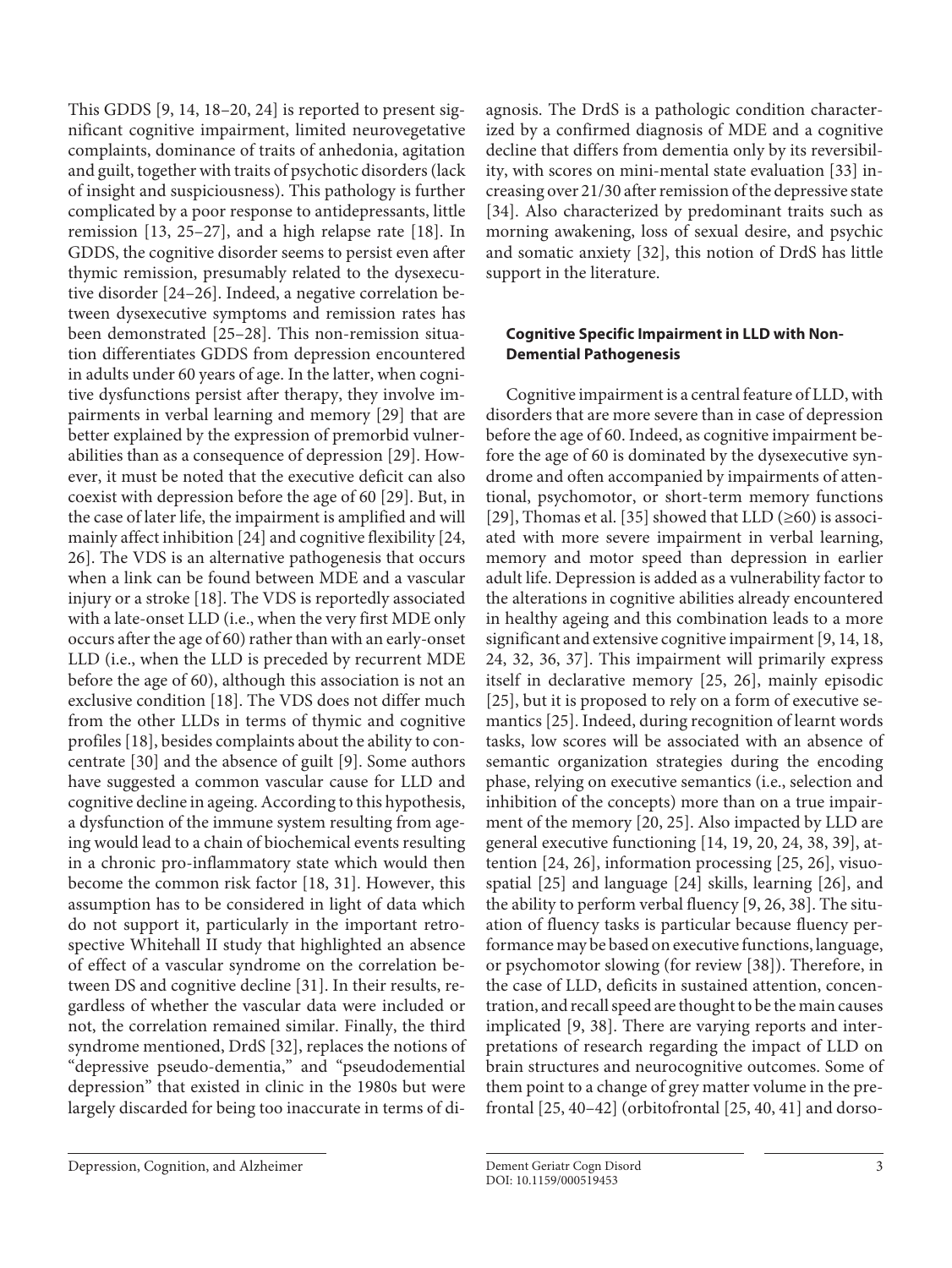<span id="page-3-6"></span><span id="page-3-5"></span><span id="page-3-4"></span><span id="page-3-3"></span><span id="page-3-2"></span><span id="page-3-1"></span><span id="page-3-0"></span>lateral [\[2](#page-8-1)[5](#page-8-4), [4](#page-8-3)0]), medial-temporal [\[2](#page-8-1)[5,](#page-8-4) [4](#page-8-3)0, [4](#page-8-3)[1](#page-8-0)] and subcortical [\[2](#page-8-1)[5,](#page-8-4) [4](#page-8-3)[1\]](#page-8-0) structures (hippocampus [[2](#page-8-1)[5,](#page-8-4) [4](#page-8-3)[1](#page-8-0)], anterior cingulate cortex [\[2](#page-8-1)[5\]](#page-8-4), and striatum [\[4](#page-8-3)[2\]](#page-8-1), and brainstem [[4](#page-8-3)[2](#page-8-1)]). These structural impairments could explain the reduced performances on episodic recall tasks. Indeed, the prefrontal structures are involved in encoding [\[2](#page-8-1)[5\]](#page-8-4), while the hippocampus contributes to the consolidation of information [[4](#page-8-3)[3](#page-8-2), [44\]](#page-8-3) and error control during response [\[4](#page-8-3)[5](#page-8-4)], and the anterior cingulate cortex to organizational strategies during learning [[2](#page-8-1)[5,](#page-8-4) [4](#page-8-3)[6\]](#page-8-5). An association has been demonstrated between the vulnerability of prefrontal structures and low performance on word recognition tasks in LLD, suggesting that the memory deficit in this context is related to the subjective organization of information [\[4](#page-8-3)[7\]](#page-8-6) and its executive dimension [\[20](#page-8-1), [2](#page-8-1)[5](#page-8-4)]. Indeed, prefrontal structures facilitate the use of contextual associations during encoding, which strengthens memory by creating cues for retrieval [[4](#page-8-3)[8\]](#page-8-7). Kohler et al. [\[4](#page-8-3)[1](#page-8-0)] have shown, however, an absence of association between these deficits and a reduction in cortical mass, either for the whole brain, the prefrontal lobe, or the hippocampus. Rather, they associate white matter hyperintensities with memory, dysexecutive, and processing speed impairments in LLD. In a recent systematic review, Kim and Han [\[4](#page-8-3)[9](#page-8-8)] reported research supporting a model linking white matter hyperintensities with emotion regulation and cognitive regulation processes in LLD. Their report of literature indicates that the intensity of white matter, proposed as a key construct of vascular depression, is strongly associated with cognitive impairment, especially for executive function and processing speed because of the disconnection it caused between several brain networks. At first, this disconnection syndrome hypothesis concerns a Default Mode Network [\[4](#page-8-3)[9\]](#page-8-8) that involves the medial prefrontal and posterior cingulate cortices, the precuneus and medial-temporal lobe and is highly related to regulation of emotion. Secondly, this disconnection syndrome hypothesis touches a Cognitive Control Network [[4](#page-8-3)[9\]](#page-8-8), that involves dorsolateral prefrontal, dorsolateral anterior cingulate, and posterior parietal cortices, and is strongly associated with cognitive functioning, and thirdly the frontostriatal network [\[2](#page-8-1)[4,](#page-8-3) [3](#page-8-2)[8](#page-8-7), [4](#page-8-3)[2,](#page-8-1) [50](#page-8-4), [5](#page-8-4)[1\]](#page-8-0), which dysfunction is common to many psychiatric disorders [[3](#page-8-2)[8](#page-8-7)]. The review by Kim and Han [\[4](#page-8-3)[9](#page-8-8)] therefore supports previous research [\[5](#page-8-4)0, [5](#page-8-4)[1](#page-8-0)] proposing a pathway linking depression to cognitive impairment by a model that includes the disconnection syndrome hypothesis and the vascular depression hypothesis.

# **LLD and Its Incidence on AD**

<span id="page-3-14"></span><span id="page-3-13"></span><span id="page-3-12"></span><span id="page-3-11"></span><span id="page-3-10"></span><span id="page-3-9"></span><span id="page-3-8"></span><span id="page-3-7"></span>The DS are found in the context of various form of dementia. Indeed, they are associated with 20–30% of AD (before the mild stage [[3](#page-8-2)[7](#page-8-6)]), 20–50% of Parkinson's type dementia [[1](#page-8-0)0] and 50% of vascular dementia [\[3](#page-8-2)[7\]](#page-8-6), frontotemporal dementia [[1](#page-8-0)0], and Lewy body dementia [[3](#page-8-2)[7](#page-8-6)]. While most of these neurodegenerative disorders have a distinct symptomatology, in early AD, the thymic and cognitive profiles will present numerous similarities with LLD, making them difficult to differentiate [[5](#page-8-4)[2](#page-8-1)]. Early AD is a neurodegenerative disorder for which the diagnosis is established according to the NINCD-ADRDA [[1](#page-8-0)[5](#page-8-4)] criteria, associating histopathologic evidence with a deficit that affects at least 2 cognitive domains, including memory, with a significant impact on the patient's daily life. The cognitive impairment primarily involves declarative memory, followed by attention and short-term memory [[5](#page-8-4)[3](#page-8-2)]. The DS encountered in the early stage of the disease tend to disappear as the pathology progresses [[11](#page-8-0)]. For the past 2 decades, the early stage of AD has been considered in relation to mild cognitive impairment (MCI), which is often mentioned as a preliminary stage of AD. This MCI [\[5](#page-8-4)[4\]](#page-8-3) may indeed evolve to a neurodegenerative disorder and, in several cases, to AD. Over time, the literature has made a distinction between amnestic MCI (aMCI; either single domain, when only memory is impaired, or multiple domains, when besides the memory deficit, at least another cognitive domain is impaired) and non-amnestic MCI [\[5](#page-8-4)[4,](#page-8-3) [55\]](#page-8-4). Typically, the former (aMCI) is suggested as a possible prodrome of AD [[5](#page-8-4)[6](#page-8-5)]. Given this context, it is worthy to question the relationship of LLD with the incidence of AD and the evolution of aMCI. In reviewing the literature, we shall distinguish (a) research-evoking DSs (in the sense of standardized test results) from research that have used a formal diagnosis of LLD [[1](#page-8-0)[7](#page-8-6)], and, in the same order of idea (b) research-evoking cognitive decline from research that has included AD diagnoses. Regarding the relationship between LLD (or DSs) and AD (or cognitive decline), some models propose that cognitive decline precedes DSs (either as a risk factor [\[4](#page-8-3)[7,](#page-8-6) [5](#page-8-4)[7](#page-8-6)] or trigger [\[5](#page-8-4)[7\]](#page-8-6)) and others propose that DSs precede cognitive decline (either as a vulnerability factor [[2](#page-8-1)[4](#page-8-3), [2](#page-8-1)[5\]](#page-8-4), a trigger [\[5](#page-8-4)[7\]](#page-8-6), a risk factor [[3](#page-8-2)[1](#page-8-0), [5](#page-8-4)[7–](#page-8-6)[5](#page-8-4)[9](#page-8-8)] for AD, or part of its prodrome [\[5](#page-8-4)[7,](#page-8-6) [6](#page-8-5)0[–6](#page-8-5)[2\]](#page-8-1)). The situation in which DSs precede cognitive decline appears to be more supported by the literature. A 12-year longitudinal investigation showed that the presence of DS was predictive of faster memory decline, but not the contrary [\[5](#page-8-4)[7\]](#page-8-6). The Whitehall II study (2010) examined this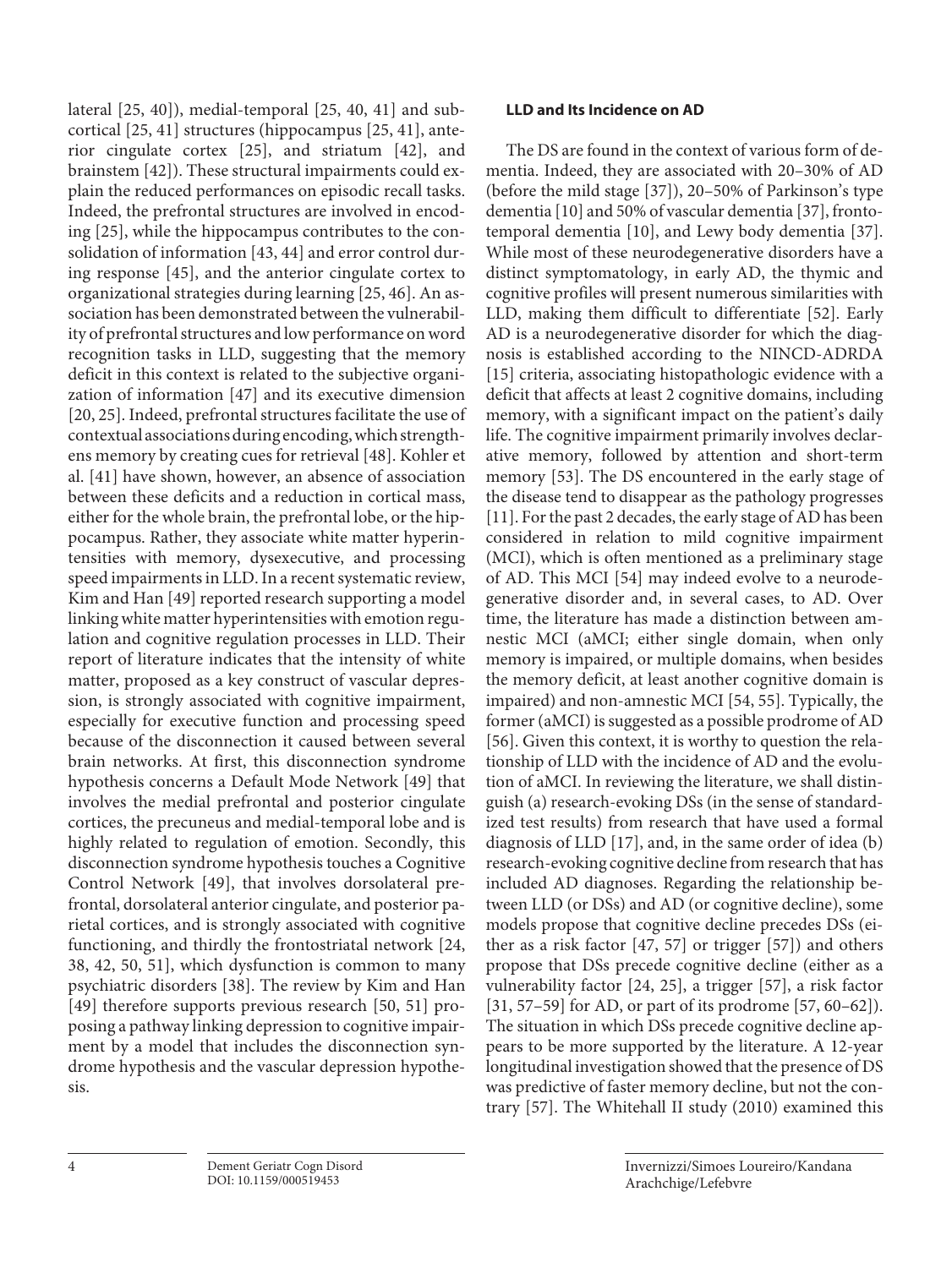association over an 18-years follow-up [[3](#page-8-2)[1](#page-8-0)]. In this study, frequent DSs were associated with a decline in episodic memory, language, and fluency performance. The authors also showed a difference between the effect of DSs assessed at the beginning (1–9 years) and at the end (10– 18 years) of follow-up. Assessment showing the presence of DS at early follow-up was only associated with decline in episodic memory and semantic fluency performance, whereas at late follow-up, they were associated with a broad cognitive decline [[3](#page-8-2)[1](#page-8-0)]. This difference can be considered in the framework of the early- and late-onset differences between LLDs and supports the hypothesis of a common pathogenic cause between late-onset depression (>60 years) and the broad cognitive decline encountered in neurodegenerative pathologies [\[5](#page-8-4)[7](#page-8-6), [60](#page-8-5)–[6](#page-8-5)[2\]](#page-8-1). The hypotheses of depression as a risk factor or as part of the prodrome of AD are not mutually exclusive, although their distinction is important. Indeed, the treatment of DS caused by AD will not influence the course of the disease. These DS will initially be resistant to treatment [\[9,](#page-8-8) [1](#page-8-0)[8](#page-8-7), [5](#page-8-4)[1](#page-8-0)] but will fade with the progression of the disease while cognitive symptoms will increase because of the neurodegenerative context. Three pathogenic hypotheses appear to link LLD and AD, firstly, the existence of a common deleterious effect of beta-amyloid plaques and neurofibrillary deposits for both conditions [[6](#page-8-5)[3](#page-8-2)]. This neurophysiological condition, found in both AD without DSs and in LLD without AD, do not allow the differentiation of the diagnosis, although the accumulation of beta-amyloid plaques in the hippocampus of AD is demonstrated to be even more important if they have suffered repeated depressions [[1](#page-8-0)[8](#page-8-7), [6](#page-8-5)[3](#page-8-2)]. Secondly, a part of the literature supports the idea of a common inflammatory situation, already evoked in the VDS [[1](#page-8-0)[8](#page-8-7)]. Finally, a last hypothesis supports that the disturbance in the hypothalamic-pituitary-adrenal axis causes long-term hippocampal atrophy [\[6](#page-8-5)[4\]](#page-8-3). The mechanism is that overactivated by depression, this axis causes a neuroendocrine response similar to that caused by stress with an impaired balance of glucocorticoid receptors [\[6](#page-8-5)[4\]](#page-8-3).

# <span id="page-4-1"></span><span id="page-4-0"></span>**Are DS Predictive of AD Onset?**

<span id="page-4-2"></span>Longitudinal and cross-sectional research has been conducted to identify the predictive value [\[6](#page-8-5)[5–](#page-8-4)[6](#page-8-5)[8\]](#page-8-7) of DS (or LLD) on AD incidence and/or conversion of MCI (and specifically aMCI; Table 1). Findings from 2015 show that the risk of AD incidence is nearly doubled when associated with late-onset LLD (with a very first ep<span id="page-4-7"></span><span id="page-4-6"></span><span id="page-4-5"></span><span id="page-4-4"></span><span id="page-4-3"></span>isode after age 70) and are increased by four-fold when associated with severe LLD [\[6](#page-8-5)[9\]](#page-8-8). A 2-year research by Mirza et al. [\[7](#page-8-6)0] compared the effect of several development paths of DS on the incidence of dementia (including AD). The alternative pathways combined mild and severe DS, depending on whether they remained stable, increased, or decreased over time (even decreasing until complete remission). The results of this study show that it is the increase in depressive symptoms over time that is more significantly associated with a risk of developing AD [[70](#page-8-6)]. Kida et al. [[7](#page-8-6)[1](#page-8-0)] support the existence of an association between the risk of conversion of aMCI and the increase of DS over an 8-year period while Defrancesco et al. [[7](#page-8-6)[2](#page-8-1)] show that the rate of conversion of aMCI was proportionally increasing with the severity of DS (measured with the GDS 30 [\[8\]](#page-8-7)), with 42.5 to 54.4% of conversion for severe (>15 at GDS 30), to very severe (>20 at GDS 30) DS. Ohanna et al. [[7](#page-8-6)[3](#page-8-2)], however, did not show an association between higher severity of the first MDE and the incidence of AD. Instead of that, it did show an impact of the duration of the first MDE on the incidence of a neurodegenerative disorder, including AD in 76% of cases. The idea of a stronger association between late-onset LLD and the incidence of AD, which is part of a hypothesis that this late-onset of depression is a prodromal sign of the disease, is supported by several research studies. Indeed, Heser et al. [\[7](#page-8-6)[4\]](#page-8-3) highlighted a significant association between late-onset LLD (>75 years) and the incidence of AD (3-fold risk). Similarly, Dillon et al. [\[7](#page-8-6)[5\]](#page-8-4) showed this association with patients who reported the first MDE after age 65. Tapiainen et al. [[7](#page-8-6)[6](#page-8-5)] showed an effect of DS on AD incidence when they were identified during the 5 years prior to the diagnosis of AD but not when they were identified earlier than 5 years prior to this diagnosis. Barnes et al. [[77](#page-8-6)] also demonstrated that, compared to early-onset LLD (age:  $53 \pm 4$ ), late-onset LLD (age:  $75 \pm 3$ ) doubled the risk of developing AD, while it increased the risk of developing vascular dementia by 50%. Finally, by analysing the composition of depressive symptomatology, Shdo et al. [[7](#page-8-6)[8](#page-8-7)] were able to distinguish AD patients from patients with other dementias. High levels of the DS "worry about cognitive functioning" with low levels of the DS "general worry," low "withdrawal" tendency, and low "hopelessness" permitted to identify 76% of AD patients. Seeking the histopathologic mechanism, Harrington et al. [[7](#page-8-6)[9](#page-8-8)] showed a higher presence of beta-amyloid 40 and 42 in individuals with dementia when they had experienced late-onset LLD compared to those whose dementia was associated with early-onset LLD. Another research by Lloyd et al. [\[80](#page-8-7)] showed a more significant alteration in

Depression, Cognition, and Alzheimer **Dement Geriatr Cognition** Dement Geriatr Cogn Disord 5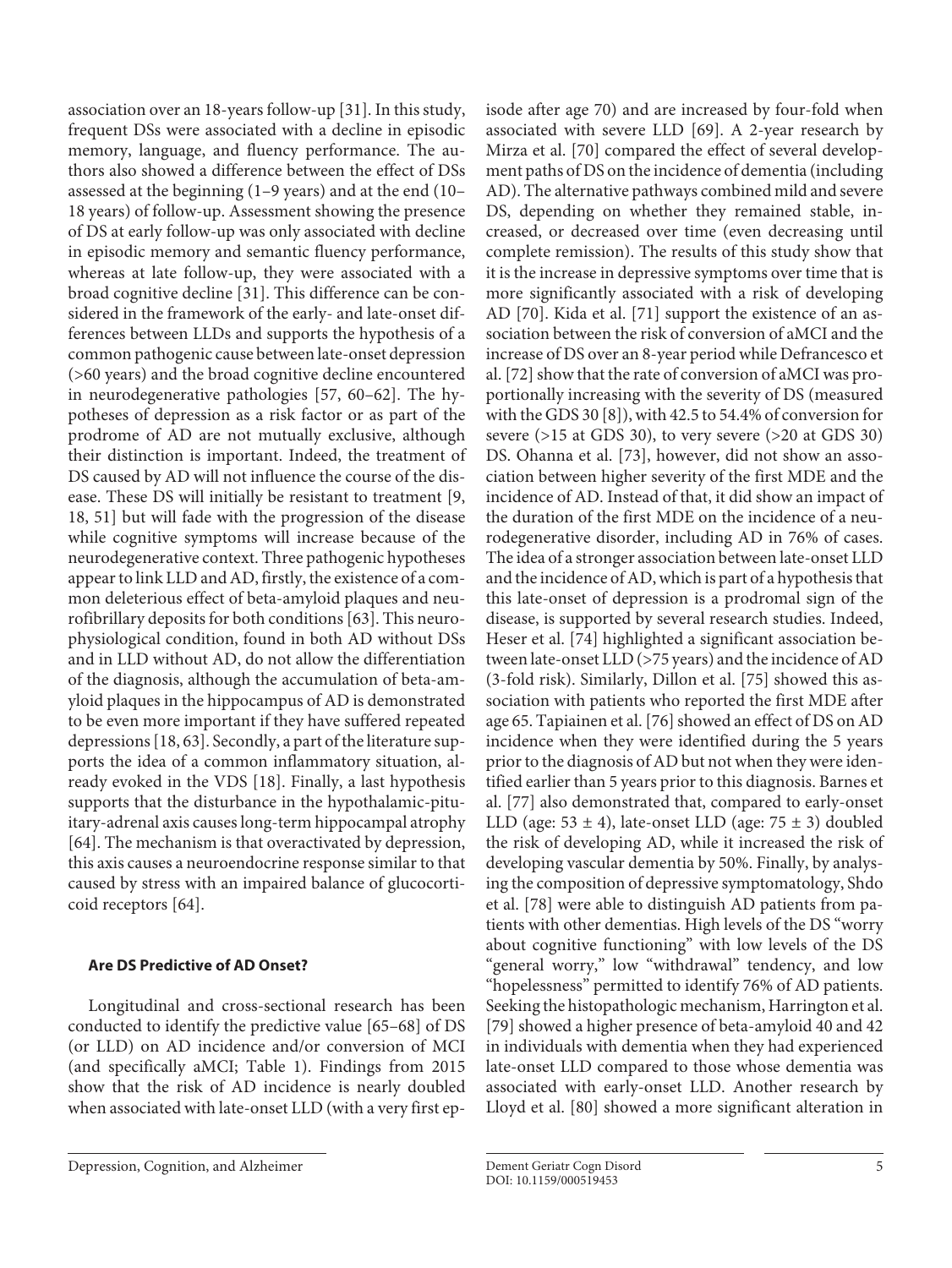| aMCI)                                          | Table 1. Longitudinal and cross-sectional research                                       |                                                                                                                                                                                                                                                                                                                                                         | conducted to identify the predictive value of DS (or LLD) on AD incidence and/or conversion of MCI (and specifically                                                                                                                                                                                                                                                                                                                                                    |
|------------------------------------------------|------------------------------------------------------------------------------------------|---------------------------------------------------------------------------------------------------------------------------------------------------------------------------------------------------------------------------------------------------------------------------------------------------------------------------------------------------------|-------------------------------------------------------------------------------------------------------------------------------------------------------------------------------------------------------------------------------------------------------------------------------------------------------------------------------------------------------------------------------------------------------------------------------------------------------------------------|
| First author (design)                          | $ct;$ (C)<br>longitudinal); (B) seeked effe<br>(A) length of follow-up (if<br>age (M±SD) | Composition of experimental groups                                                                                                                                                                                                                                                                                                                      | Results                                                                                                                                                                                                                                                                                                                                                                                                                                                                 |
| Ohanna et al. [73]<br>(longitudinal)           | (A) 10 (B) LLD on AD incidence (C)<br>75.4±9.2                                           | (including AD) in order to identify the effect of (1) severity<br>Comparison between LLD with/without dementia<br>LLD evolving to dementia: $N = 51$ (76% AD)<br>of DS, (2) time of onset of the first MDE:<br>LLD non-evolving to dementia: $N = 51$                                                                                                   | significantly associated with the incidence of dementia (AD in<br>The severity of the first MDE is not associated with the<br>incidence of AD. The length in time of the first MDE is<br>76% of cases): $\chi^2$ 101 = 1.8; $p = 0.048$                                                                                                                                                                                                                                 |
| Barnes et al. [77]<br>(longitudinal)           | δ<br>(A) 6 (B) depressive pathway<br>AD incidence (C) 81.5±4.5                           | Composition of experimental groups based on the onset<br>Mid- and Late-life (onset between 40/50 years old and<br>Late-life (onset between 60/70 years old); $N = 398$ , or<br>Mid-life (onset between 40/50 years old); $N = 450$ , or<br>relapse between 60/70 years old); N = 47<br>period of the first MDE being or<br>(No dep) no MDE; $N = 2,026$ | Mid-and Late-life triple the risk of incident vascular dementia:<br>Mid-and Late-life double the risk of incident AD: HR = 1.99 (IC<br>Late-life increase the risk of incident vascular dementia of<br>Late-life double the risk of incident AD: HR = $2.06$ (CI 95%,<br>To the question of an association between MDE and<br>$50\%$ : HR = 1.47 (CI 95%, 1.01-2.14)<br>$HR = 3.51$ (CI 95%, 2.44-5.05)<br>dementia (including AD):<br>95%, 1.47-2.69)<br>$1.67 - 2.55$ |
| [74] (longitudinal)<br>Heser et al             | (A) 4.5 (B) Depressive pathway on<br>AD incidence (C) 81±3.42                            | Composition of experimental groups based on diagnostic<br>Dementia of other aetiology; $N = 144$<br>All cause dementia; N = 308<br>at the end of the follow-up:<br>Healthy; $N = 2,355$<br>$AD; N = 152$                                                                                                                                                | rate for AD: (HR = 3.13; CI 95%: 1.38-7.09, $p < 0.01$ ); Late-onset<br>LLD (>75) is not associated with a higher incidence rate for<br>Late-onset LLD (>75) is associated with a higher incidence<br>dementia of other aetiology                                                                                                                                                                                                                                       |
| Richard et al. [68]                            | incidence et de conversion MCI/<br>(A) 1.1-10.1 (B) LLD on AD<br>AD (C) 77.7±7.2         | presence/absence of LLD at the beginning of the follow-<br>Composition of experimental groups based on the<br>No LLD: $N = 1,708$<br>LLD: $N = 452$<br>ğ                                                                                                                                                                                                | LLD in the beginning of the follow-up increases the risk of<br>Vascular Dementia (HR = 4.3; IC 95%: 1.1-17)<br>Dementia (HR = 2.0; IC 95%: 1.2-3.4)<br>AD (HR = 1.9; CI 95%: 1-3.6)<br>MCI conversion to:                                                                                                                                                                                                                                                               |
| Dillon et al. [75] (cross-<br>sectional study) | (B) LLD on AD incidence (C)<br>$63 + 8.28$                                               | individuals presenting cognitive complaints and DS of<br>Composition of experimental groups based on 118<br>Subsyndromal depression; $M = 29$<br>different severity and origins:<br>Dysthimia; $N = 31$<br>DS in AD; $N = 27$<br>$MDE; N = 31$                                                                                                          | Late-onset DS (>65) is more associated with dysthimia and<br>AD; OR = 3.09 (CI 95%, 1-3.7)                                                                                                                                                                                                                                                                                                                                                                              |
| (retrospective study)<br>Donovan et al. [82]   | (A) 6 (B) LLD on cognitive<br>impairment (C) 72.5±9.6                                    | Composition of experimental groups based on cognitive<br>assessment at the beginning of follow-up:<br>Subjective cognitive complaints; $N = 56$<br>No cognitive complaints; $N = 283$<br>$MCI; N = 115$                                                                                                                                                 | Mood factor of depression (subscore of the NPI-Q) (HR = 1.6;<br>$\, \rm II$<br>Cox regression curve about severity of cognitive situation<br>Affective factor of depression (subscore of the NPI-Q) (HR<br>1.29; CI 95%: 1.05-1.56; $\chi^2$ = 6.5, dI = 1, $p = 0.01$ ]<br>IC 95%: 1.1-2.3; $\chi^2$ = 6.7, dl = 1, $p < 0.01$ )<br>showed a significant effect of                                                                                                     |
|                                                |                                                                                          |                                                                                                                                                                                                                                                                                                                                                         |                                                                                                                                                                                                                                                                                                                                                                                                                                                                         |

6 Dement Geriatr Cogn Disord DOI: 10.1159/000519453

Invernizzi/Simoes Loureiro/Kandana Arachchige/Lefebvre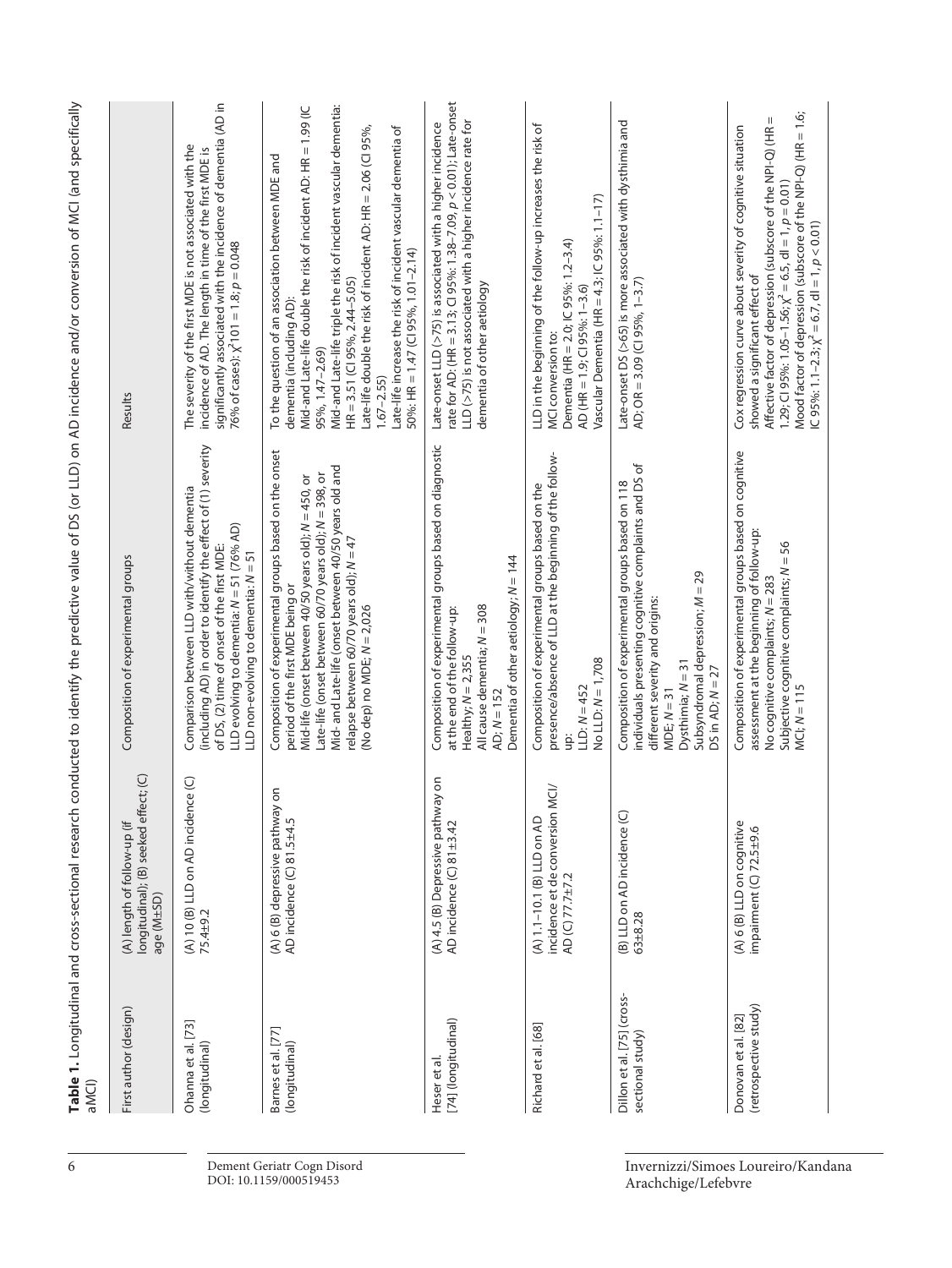| Table 1 (continued)                          |                                                                                    |                                                                                                                                                                                                                                                                                                                                 |                                                                                                                                                                                                                                                                                                                                                                                                                                                                                                                                                              |
|----------------------------------------------|------------------------------------------------------------------------------------|---------------------------------------------------------------------------------------------------------------------------------------------------------------------------------------------------------------------------------------------------------------------------------------------------------------------------------|--------------------------------------------------------------------------------------------------------------------------------------------------------------------------------------------------------------------------------------------------------------------------------------------------------------------------------------------------------------------------------------------------------------------------------------------------------------------------------------------------------------------------------------------------------------|
| First author (design)                        | longitudinal); (B) seeked effect; (C)<br>(A) length of follow-up (if<br>age (M±SD) | Composition of experimental groups                                                                                                                                                                                                                                                                                              | Results                                                                                                                                                                                                                                                                                                                                                                                                                                                                                                                                                      |
| (retrospective study)<br>Zahodne et al. [57] | (A) 1.5 or 2 (B) DS on memory<br>performances (C) 77.3±6.6                         | $N = 2,452$ - assessed twice with a 18/24 months interval:<br>Episodic memory (RL RI 12)<br>Measure of DS (CES-D)                                                                                                                                                                                                               | Lower scores at memory tests at time 1 are note predictive of<br>memory performances at time 2 ( $B = -0.02$ ; beta = $-0.26$ ; $p =$<br>an increase of DS at time 2 ( $B = -0.06$ ; beta = $-0.15$ ; $p = 0.08$ )<br>The presence of DS at time 1 is predictive of the decrease of<br>0.03)                                                                                                                                                                                                                                                                 |
| Gracia-Garcia et al. [69]<br>(longitudinal)  | (A) 4.5 (B) presence of LLD/severity<br>of DS/on AD incidence (C)<br>$73.5 + 9.4$  | Composition of experimental groups based on results at<br>the GMS AGECAT in baseline:<br>Subsyndromal LLD; $N = 238$<br>Severe LLD; $N = 452$<br>No DS; $N = 3,174$                                                                                                                                                             | Late-onset LLD (>70) (IRR = 2.09; IC 95%: 1.09-4.02, $p = 0.027$ )<br>LLD (subsymdromal or severe) (IRR = 1.91; IC 95%: 1.04-3.51;<br>Unmedicated LLD) lose their significance when the authors<br>Unmedicated LLD (HR = 2.04; IC 95%: 1.06-3.92, $p = 0.033$ )<br>Ar significantly associated with a higher risk of AD onset:<br>These two last regression models (Late-onset LLD and<br>adjust the analysis with results of cognitive status and<br>Severe LLD (IRR = 3.59; IC 95%: 1.30-9.94, p = 0.014)<br>vascular situation in baseline<br>$p = 0.037$ |
| Kida et al. [71]<br>(longitudinal)           | conversion MCI/AD (C) 72±4.9<br>Q<br>(A) 8 (B) DS on AD incidenc                   | Composition of experimental groups based on diagnostic;<br>Unspecified dementia: $N = 33$<br>Cognitively Normal: N = 329<br>Cognitively normal: N = 526<br>2) At the end of follow-up:<br>naMCI stable: N = 70<br>aMCI stable: $N = 26$<br>$n a MCl: N = 186$<br>1) In baseline:<br>$aMCl: N = 90$<br>$AD: N = 68$              | associated to conversion from cognitively normal to naMCl;<br>from aMCl to AD (HR = 7.79; CI 95%: 2.35-25.84; p = 0.0008)<br>Score at GDS15 ≥ 5 in baseline is associated to conversion<br>Score at GDS15 ≥ 5 in baseline is associated to conversion<br>score at GDS15 ≥ 5 in baseline is associated to conversion<br>from cognitively normal to aMCI (HR = 3.05; IC 95%: 1.13-<br>$10.82$ ; $p = 0.029$ ); score at GDS15 $\geq$ 5 in baseline is not<br>from naMCI to AD                                                                                  |
| Mirza et al. [70]<br>(longitudinal)          | (A) 2 (B) Evolution of LLD on AD<br>incidence (C) 74.1 (70.2-79)                   | $\dot{\rm m}$<br>Depression Scale-Depression (HADS-D) at time 1, 2 and<br>evolution of DS measured with Hospital Anxiety and<br>Composition of experimental groups based on the<br>High DS decreasing: N = 369<br>Remission of DS: N = 170<br>Low DS stable: $N = 2,441$<br>Increase of DS: $N = 255$<br>High DS stable: N = 90 | Increase of DS is associated with onset of AD (HR = 1.69; IC<br>95%: $1.22 - 2.34$ ; $p = 0.0014$ )                                                                                                                                                                                                                                                                                                                                                                                                                                                          |
| Defrancesco et al. [72]<br>(longitudinal)    | (A) 8 (B) DS on conversion MCI/AD<br>$(C)$ 71.5±7.7                                | Composition of experimental groups based on the<br>MCI converting to AD; N = 33<br>$MCI$ stable; $N = 59$<br>evolution of MCI:                                                                                                                                                                                                  | is severity of DS measured in baseline with GDS 30 associated<br>76.4% of MCI with a low score at GDS (<5) did not convert to<br>54.4% of MCI with a very high score at GDS (>20) converted<br>42.5% of MCI with a higher score at GDS (>15) converted to<br>to AD: OR = 3.46 ( $p = 0.011$ )<br>AD: OR = $2.39(p = 0.053)$<br>with the onset of AD?<br>$AD: OR = 1$                                                                                                                                                                                         |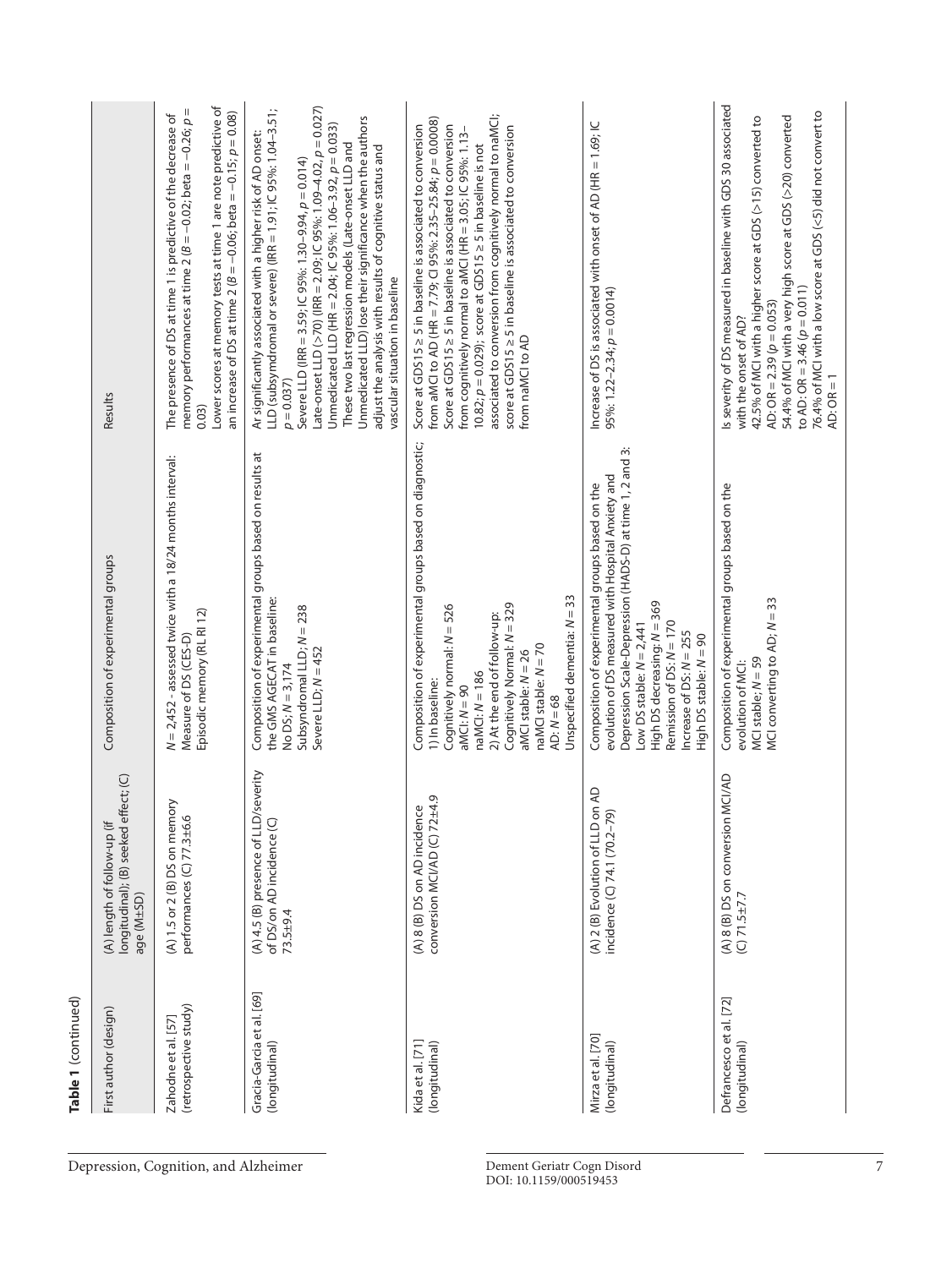| First author (design)                        | fect; (C)<br>longitudinal); (B) seeked eff<br>(A) length of follow-up (if<br>age (M±SD)                                                      | Composition of experimental groups                                                                                                                                                                                                                                                                                                     | Results                                                                                                                                                                                                                                                                                                                                                                                                                                                                                                                                                                                  |
|----------------------------------------------|----------------------------------------------------------------------------------------------------------------------------------------------|----------------------------------------------------------------------------------------------------------------------------------------------------------------------------------------------------------------------------------------------------------------------------------------------------------------------------------------|------------------------------------------------------------------------------------------------------------------------------------------------------------------------------------------------------------------------------------------------------------------------------------------------------------------------------------------------------------------------------------------------------------------------------------------------------------------------------------------------------------------------------------------------------------------------------------------|
| Tapiainen et al. [76]<br>(longitudinal)      | (A) 5 to 10 (B) DS on AD incidence<br>$(C) 65 - 85$                                                                                          | Composition of experimental groups based between the<br>incidence or not of AD in a 5 to 10 years follow-up:<br>Non-AD: $N = 1,784$<br>AD: $N = 1,932$                                                                                                                                                                                 | significantly associated to the risk of this incidence (OR = 1.17,<br>Is history of depression associated with the incidence of AD?<br>An MDE that happened from 5 to 10 years before diagnostic<br>A MDE that happened <5 years before diagnostic of AD is<br>of AD is not significantly associated to the risk of this<br>incidence (OR = 1.08, CI 95% = 0.96-1.23)<br>$C195% = 1.05 - 1.30$                                                                                                                                                                                           |
|                                              | Ezzati et al. [67] (longitudinal) (A) 4.5±3.5 (B) DS on AD incidence<br>$(C)$ 78.3±5.4                                                       | Incidence of dementia (including AD) at the end of follow-<br>$up: N = 132$<br>$N = 1,219$ :                                                                                                                                                                                                                                           | A higher score at GDS in baseline significantly increase the<br>risk of AD: Each supplementary point at GDS increases this<br>risk (HR = 1.11; IC 95%: 1.03-1.20; $p = 0.009$ )                                                                                                                                                                                                                                                                                                                                                                                                          |
| Shdo et al. [78] (cross-<br>sectional study) | neurodegenerative situations (C)<br>(B) Exploring differences in the<br>composition of the depressive<br>profile between several<br>64.7±9.7 | Experimental groups are composed on basis of the<br>Factor analysis based on the scores at GDS of 453.<br>Primary progressive non-fluent aphasia; N = 46<br>Progressive supranuclear palsy; $N = 49$<br>Fronto-temporal dementia; $N = 76$<br>Corticobasal degeneration; $N = 44$<br>diagnostic of neurodegeneration:<br>$AD; N = 186$ | Low general concern (MLE = $-0.41$ , 95% Cl: [0.5-0.9]; $p < 0.01$ )<br>76% of individuals in the AD were identified on basis of their<br>Low hopelessness (MLE = $-0.52$ , 95% Cl: [0.4 $-0.8$ ]; $p < 0.001$ )<br>results at the GDS. Subscores had a significant effect on this<br>High cognitive concern (MLE = 0.92, 95% CI: [1.9-3.7]; $p <$<br>Low withdrawal (MLE = -0.46, 95% CI: [-0.46 to 0.8]; p<br>identification:<br>0.0001<br>0.001                                                                                                                                       |
|                                              |                                                                                                                                              | impairment; NPI-Q, Neuropsychiatric Inventory-Questionnaire; OR, odd ratio; Geriatric Mental State; AGECAT, Automated Geriatric Examination for Computer-Assisted Taxonomy.                                                                                                                                                            | relying on measure of depressive symptoms but without the report of a formal diagnostic of LLD; GDS, Geriatric Depression Scale; HR, hazard ratio; LLD, late-life depression; indicating study<br>AD, Alzheimer's disease; aMCI, amnestic mild cognitive impairment; CES-D, Centre for Epidemiologic Studies-Depression; CI, confidence interval; DS, depressive symptoms; indicating study<br>relying on diagnostic of LLD respecting ICD or DMS criteria; MCI, mild cognitive impairment; MDE, major depressive episode; MLE, Maximum Likelihood method; naMCI, non-amnestic cognitive |

> Invernizzi/Simoes Loureiro/Kandana Arachchige/Lefebvre

**Table 1**

(continued)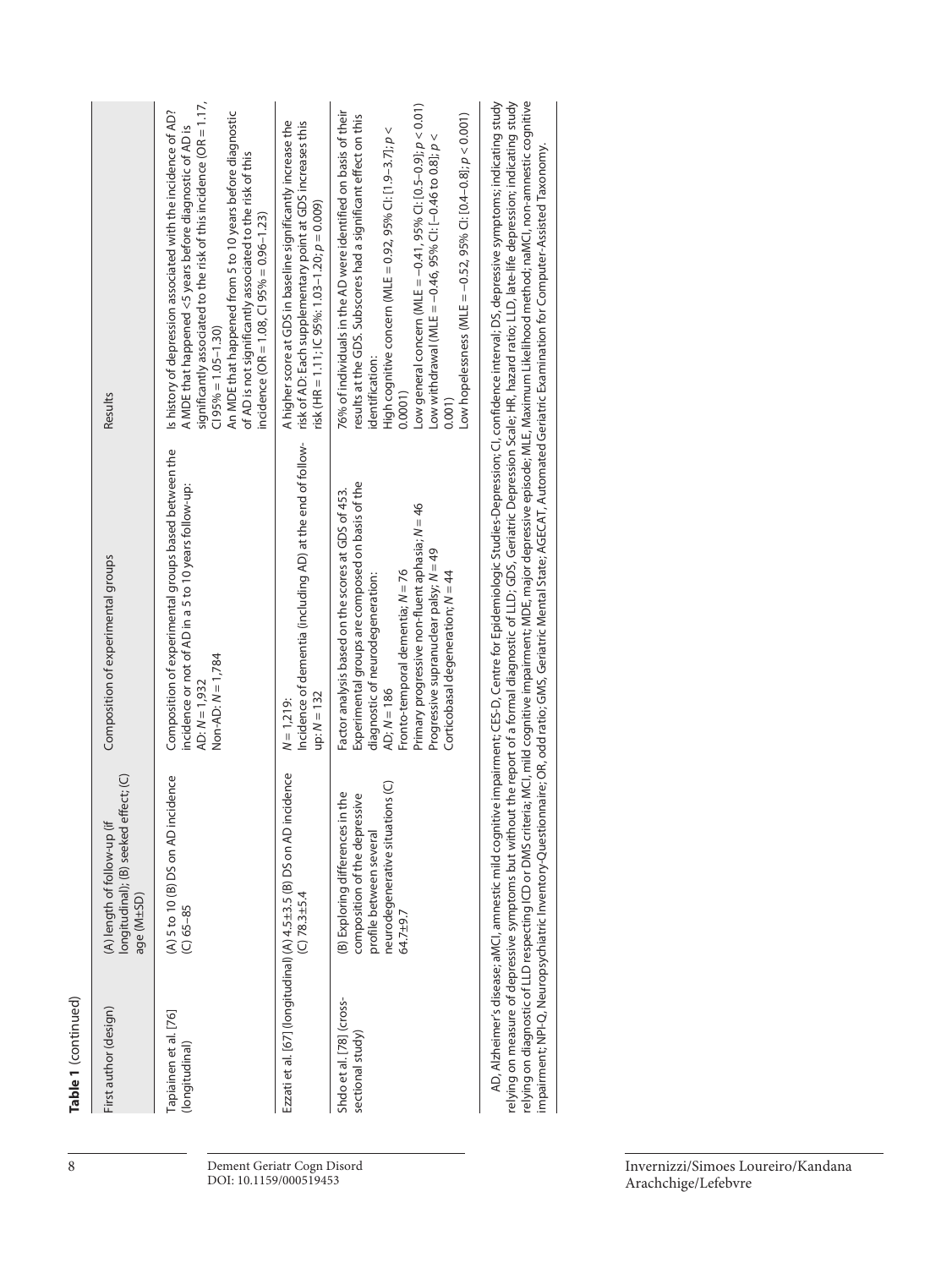hippocampal volume in late-onset LLD than in early-onset LLD. Their results go against the hypothesis that hippocampal alteration is determined by the repetition of MDE during life (as it is the case in early-onset LLD) and their consequence in terms of overactivation of the hypothalamic-pituitary-adrenal axis [[80](#page-8-7), [8](#page-8-7)[1\]](#page-8-0).

## **Conclusion**

This review allowed us to point out 3 features of interest in the process of a differential diagnostic approach between LLD and LLD when linked to AD. Firstly, several investigations have led us to consider a difference in cognitive impairment, with a pronounced dysexecutive profile in LLD alone and a broader impairment profile in LLD when encountered in the setting of AD. Secondly, regarding the memory impairment, visible in both conditions, it seems useful to investigate the likelihood of a different functional origin. While impairment of the temporal areas causes the declarative memory deficit in AD, in LLD not related to AD, it seems to be more a matter of executive semantics which dysfunction prevents efficient encoding during recall tasks. Thirdly, research seems to support the existence of an association between late-onset LLD and the prodrome of AD, which could sustain the idea of a different pathogenesis for late-onset LLD compared to early-onset LLD. This hypothesis feeds the idea

#### **References**

- <span id="page-8-0"></span>[1](#page-0-0) Kessler RC, Berglund P, Demler O, Jin R, Merikangas KR, Walters EE. Lifetime prevalence and age-of-onset distributions of DSM-IV disorders in the National Comorbidity Survey Replication. [Arch Gen Psychiatry](https://www.karger.com/Article/FullText/519453?ref=1#ref1). 2005;62(6):593–602.
- <span id="page-8-1"></span>[2](#page-0-1) Schaakxs R, Comijs HC, Lamers F, Kok RM, Beekman ATF, Penninx BWJH. Associations between age and the course of major depressive disorder: a 2-year longitudinal cohort study. [Lancet Psychiatry.](https://www.karger.com/Article/FullText/519453?ref=2#ref2) 2018;5(7):581–90.
- <span id="page-8-2"></span>[3](#page-0-1) Evans J, Charness N, Dijkstra K, Fitzgibbons JM, Yoon JS. Is episodic memory performance more vulnerable to depressive affect in older adulthood? [Neuropsychol Dev Cogn B](https://www.karger.com/Article/FullText/519453?ref=3#ref3) [Aging Neuropsychol Cogn](https://www.karger.com/Article/FullText/519453?ref=3#ref3). 2019;26(2):244– 63.
- <span id="page-8-3"></span>[4](#page-0-2) Mitchell AJ, Subramaniam H. Prognosis of depression in old age compared to middle age: a systematic review of comparative studies. [Am J Psychiatry.](https://www.karger.com/Article/FullText/519453?ref=4#ref4) 2005;162(9):1588–601.
- <span id="page-8-4"></span>[5](#page-0-3) Conwell Y, Duberstein PR, Caine ED. Risk factors for suicide in later life. [Biol Psychiatry](https://www.karger.com/Article/FullText/519453?ref=5#ref5). 2002;52(3):193–204.

<span id="page-8-5"></span>[6](#page-0-4) Kessing LV. Severity of depressive episodes during the course of depressive disorder. [Br J](https://www.karger.com/Article/FullText/519453?ref=6#ref6) [Psychiatry](https://www.karger.com/Article/FullText/519453?ref=6#ref6). 2008;192(4):290–3.

- <span id="page-8-6"></span>[7](#page-0-5) Sim K, Lau WK, Sim J, Sum MY, Baldessarini RJ. Prevention of relapse and recurrence in adults with major depressive disorder: systematic review and meta-analyses of controlled trials. [Int J Neuropsychopharmacol.](https://www.karger.com/Article/FullText/519453?ref=7#ref7) 2015;19(2):pyv076.
- <span id="page-8-7"></span>[8](#page-0-6) Yesavage JA. Geriatric depression scale. [Psy](https://www.karger.com/Article/FullText/519453?ref=8#ref8)[chopharmacol Bull.](https://www.karger.com/Article/FullText/519453?ref=8#ref8) 1988;24(4):709–11.
- <span id="page-8-8"></span>[9](#page-0-6) Balsamo M, Cataldi F, Carlucci L, Padulo C, Fairfield B. Assessment of late-life depression via self-report measures: a review. [Clin Interv](https://www.karger.com/Article/FullText/519453?ref=9#ref9) [Aging.](https://www.karger.com/Article/FullText/519453?ref=9#ref9) 2018;13:2021–44.
- [10](#page-1-0) Baquero M, Martín N. Depressive symptoms in neurodegenerative diseases. [World J Clin](https://www.karger.com/Article/FullText/519453?ref=10#ref10) [Cases](https://www.karger.com/Article/FullText/519453?ref=10#ref10). 2015;3(8):682–93.
- [11](#page-1-1) Lopez OL, Becker JT, Sweet RA, Klunk W, Kaufer DI, Saxton J, et al. Psychiatric symptoms vary with the severity of dementia in probable Alzheimer's disease. [J Neuropsychi](https://www.karger.com/Article/FullText/519453?ref=11#ref11)[atry Clin Neurosci.](https://www.karger.com/Article/FullText/519453?ref=11#ref11) 2003;15(3):346–53.

that even if the accumulation of MDE throughout life leads to a biochemical chain of events that render the brain areas primarily affected by AD (notably the hippocampus) vulnerable, in the case of late-onset LLD, depression would not be a risk factor but rather a consequence of the neurodegenerative process. This difference is essential to consider, both for the management of DS and for cognitive management.

## **Conflict of Interest Statement**

The authors have no conflicts of interest to declare.

#### **Funding Sources**

First and third authors work under a doctoral grant and benefit of no other funding. Second and last authors work in the framework of their academic nomination and benefit of no other funding.

#### **Author Contributions**

First author reviewed the articles included in this synthesis and proposed the first draft. Second and last author contributed to the critical analysis of the article and to the finalization of its writing. Third author performed proofreading and contributed to the finalization of the manuscript.

- [12](#page-1-2) Reppermund S, Ising M, Lucae S, Zihl J. Cognitive impairment in unipolar depression is persistent and non-specific: further evidence for the final common pathway disorder hypothesis. [Psychol Med.](https://www.karger.com/Article/FullText/519453?ref=12#ref12) 2009;39(4):603–14.
- [13](#page-1-3) Bhalla RK, Butters MA, Mulsant BH, Begley AE, Zmuda MD, Schoderbek B, et al. Persistence of neuropsychologic deficits in the remitted state of late-life depression. [Am J Geri](https://www.karger.com/Article/FullText/519453?ref=13#ref13)[atr Psychiatry.](https://www.karger.com/Article/FullText/519453?ref=13#ref13) 2006;14(5):419–27.
- [14](#page-1-4) Morimoto SS, Gunning FM, Murphy CF, Kanellopoulos D, Kelly RE, Alexopoulos GS. Executive function and short-term remission of geriatric depression: the role of semantic strategy. [Am J Geriatr Psychiatry.](https://www.karger.com/Article/FullText/519453?ref=14#ref14) 2011;19(2): 115–22.
- [15](#page-1-5) McKhann GM, Knopman DS, Chertkow H, Hyman BT, Jack CR Jr, Kawas CH, et al. The diagnosis of dementia due to Alzheimer's disease: recommendations from the National Institute on Aging-Alzheimer's Association workgroups on diagnostic guidelines for Alzheimer's disease. [Alzheimers Dement](https://www.karger.com/Article/FullText/519453?ref=15#ref15). 2011; 7(3):263–9.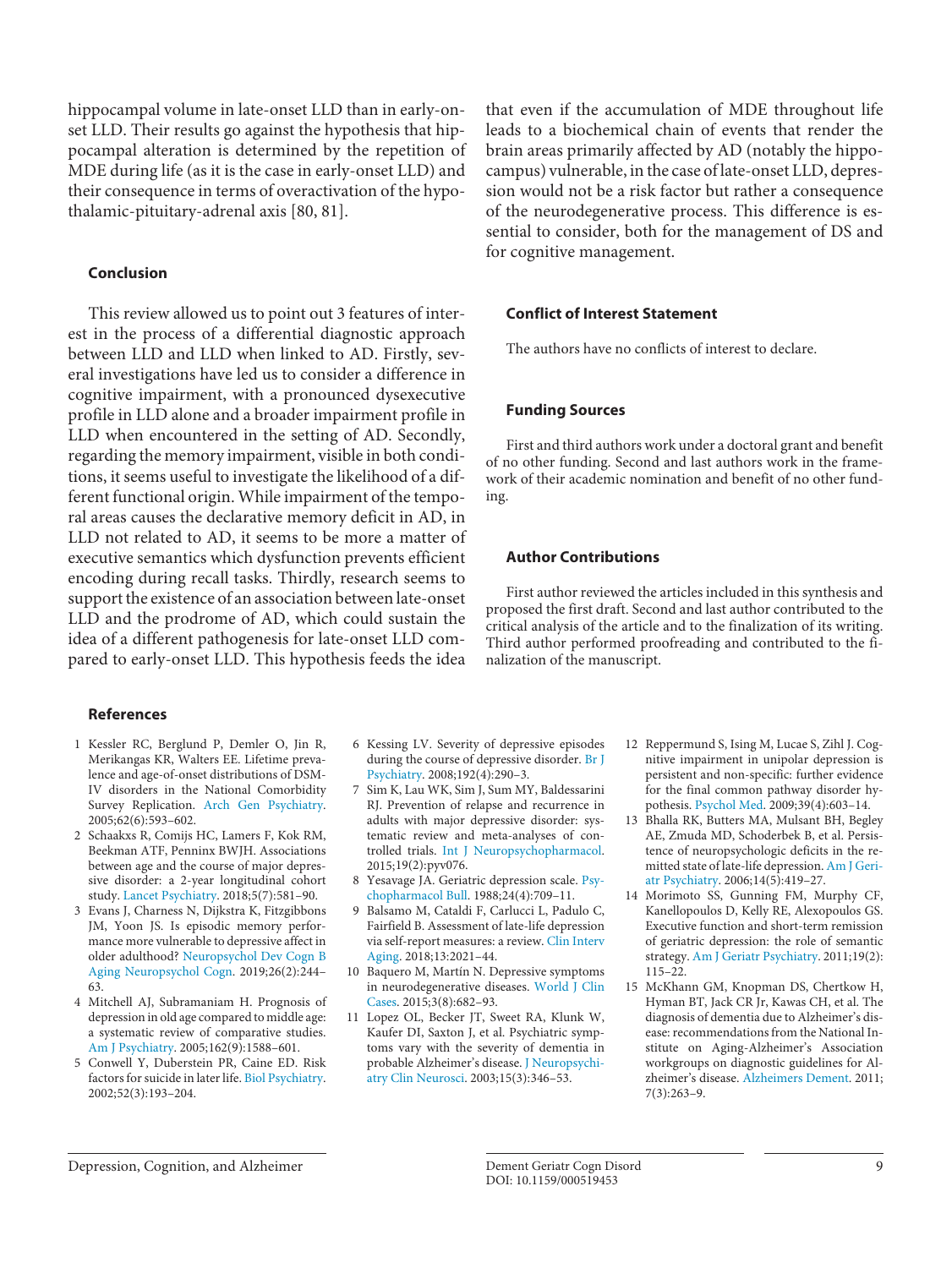- [16](#page-1-6) Sibille F-X, Verreckt E, Philippot P, Agrigoroaei S, Gobiet P, Mees L, et al. Clinique de la dépression chez la personne âgée. Dépression;<br>gériatrie Diabète; autosurveillance autosurveillance glycémique; Freestyle Libre Peau'se dermatologique; médecine interne Cas cliniques-Choc septique. 2019:585.
- [17](#page-1-7) American Psychiatric Association. [Diagnos](https://www.karger.com/Article/FullText/519453?ref=17#ref17)[tic and statistical manual of mental disorders](https://www.karger.com/Article/FullText/519453?ref=17#ref17). 5th ed. Washington, DC: American Psychiatric Association; 2013.
- [18](#page-1-8) Alexopoulos GS. Mechanisms and treatment of late-life depression. [Transl Psychiatry](https://www.karger.com/Article/FullText/519453?ref=18#ref18). 2019;9(1):188.
- [19](#page-1-8) Alexopoulos GS, Kiosses DN, Heo M, Murphy CF, Shanmugham B, Gunning-Dixon F. Executive dysfunction and the course of geriatric depression. [Biol Psychiatry](https://www.karger.com/Article/FullText/519453?ref=19#ref19). 2005;58(3): 204–10.
- [20](#page-1-8) Elderkin-Thompson V, Mintz J, Haroon E, Lavretsky H, Kumar A. Executive dysfunction and memory in older patients with major and minor depression. [Arch Clin Neuropsychol](https://www.karger.com/Article/FullText/519453?ref=20#ref20). 2006;21(7):669–76.
- [21](#page-1-9) Beck AT, Steer RA, Brown GK. [Beck depres](https://www.karger.com/Article/FullText/519453?ref=21#ref21)[sion inventory \(BDI-II\)](https://www.karger.com/Article/FullText/519453?ref=21#ref21). Pearson; 1996.
- [22](#page-1-10) Radloff LS. The CES-D scale: a self-report depression scale for research in the general population. [Appl Psychol Meas](https://www.karger.com/Article/FullText/519453?ref=22#ref22). 1977;1(3):385– 401.
- [23](#page-1-11) Yesavage JA, Brink TL, Rose TL, Lum O, Huang V, Adey M, et al. Development and validation of a geriatric depression screening scale: a preliminary report. [J Psychiatr Res](https://www.karger.com/Article/FullText/519453?ref=23#ref23). 1982;17(1):37–49.
- [24](#page-2-0) Rajtar-Zembaty A, Sałakowski A, Rajtar-Zembaty J, Starowicz-Filip A. Executive dysfunction in late-life depression. [Psychiatr Pol](https://www.karger.com/Article/FullText/519453?ref=24#ref24). 2017;51(4):705–18.
- [25](#page-2-1) Lamar M, Charlton R, Zhang A, Kumar A. Differential associations between types of verbal memory and prefrontal brain structure in healthy aging and late life depression. [Neuro](https://www.karger.com/Article/FullText/519453?ref=25#ref25)[psychologia.](https://www.karger.com/Article/FullText/519453?ref=25#ref25) 2012;50(8):1823–9.
- [26](#page-2-1) Lee RS, Hermens DF, Porter MA, Redoblado-Hodge MA. A meta-analysis of cognitive deficits in first-episode Major Depressive Disorder. [J Affect Disord](https://www.karger.com/Article/FullText/519453?ref=26#ref26). 2012;140(2):113–24.
- [27](#page-2-1) Lee JS, Potter GG, Wagner HR, Welsh-Bohmer KA, Steffens DC. Persistent mild cognitive impairment in geriatric depression. [Int Psy](https://www.karger.com/Article/FullText/519453?ref=27#ref27)[chogeriatr](https://www.karger.com/Article/FullText/519453?ref=27#ref27). 2007;19(1):125–35.
- [28](#page-2-2) Bhalla RK, Butters MA, Mulsant BH, Begley AE, Zmuda MD, Schoderbek B, et al. Persistence of neuropsychologic deficits in the remitted state of late-life depression. [Am J Geri](https://www.karger.com/Article/FullText/519453?ref=28#ref28)[atr Psychiatry.](https://www.karger.com/Article/FullText/519453?ref=28#ref28) 2006;14(5):419–27.
- [29](#page-2-3) Castaneda AE, Tuulio-Henriksson A, Marttunen M, Suvisaari J, Lönnqvist J. A review on cognitive impairments in depressive and anxiety disorders with a focus on young adults. [J](https://www.karger.com/Article/FullText/519453?ref=29#ref29) [Affect Disord](https://www.karger.com/Article/FullText/519453?ref=29#ref29). 2008;106(1–2):1–27.
- [30](#page-2-4) Naarding P, Veereschild M, Bremmer M, Deeg D, Beekman AT. The symptom profile of vascular depression. [Int J Geriatr Psychia](https://www.karger.com/Article/FullText/519453?ref=30#ref30)[try.](https://www.karger.com/Article/FullText/519453?ref=30#ref30) 2009;24(9):965–9.
- [31](#page-2-5) Singh-Manoux A, Akbaraly TN, Marmot M, Melchior M, Ankri J, Sabia S, et al. Persistent depressive symptoms and cognitive function in late midlife: the Whitehall II study. [J Clin](https://www.karger.com/Article/FullText/519453?ref=31#ref31) [Psychiatry](https://www.karger.com/Article/FullText/519453?ref=31#ref31). 2010;71(10):1379–85.
- [32](#page-2-6) Morimoto SS, Kanellopoulos D, Manning KJ, Alexopoulos GS. Diagnosis and treatment of depression and cognitive impairment in late life. [Ann N Y Acad Sci.](https://www.karger.com/Article/FullText/519453?ref=32#ref32) 2015;1345:36–46.
- [33](#page-2-7) Folstein MF. MMSE: mini-mental state examination: [user's guide.](https://www.karger.com/Article/FullText/519453?ref=33#ref33) PAR; 2001.
- [34](#page-2-8) Reynolds CF 3rd, Kupfer DJ, Hoch CC, Stack JA, Houck PR, Sewitch DE. Two-year followup of elderly patients with mixed depression and dementia. Clinical and electroencephalographic sleep findings. [J Am Geriatr Soc.](https://www.karger.com/Article/FullText/519453?ref=34#ref34) 1986;34(11):793–9.
- [35](#page-2-9) Thomas AJ, Gallagher P, Robinson LJ, Porter RJ, Young AH, Ferrier IN, et al. A comparison of neurocognitive impairment in younger and older adults with major depression. [Psychol](https://www.karger.com/Article/FullText/519453?ref=35#ref35) [Med.](https://www.karger.com/Article/FullText/519453?ref=35#ref35) 2009;39(5):725–33.
- [36](#page-2-10) Elderkin-Thompson V, Moody T, Knowlton B, Hellemann G, Kumar A. Explicit and implicit memory in late-life depression. [Am J](https://www.karger.com/Article/FullText/519453?ref=36#ref36) [Geriatr Psychiatry.](https://www.karger.com/Article/FullText/519453?ref=36#ref36) 2011;19(4):249–55.
- [37](#page-2-10) Leyhe T, Reynolds CF 3rd, Melcher T, Linnemann C, Klöppel S, Blennow K, et al. A common challenge in older adults: classification, overlap, and therapy of depression and dementia. [Alzheimers Dement.](https://www.karger.com/Article/FullText/519453?ref=37#ref37) 2017;13(1): 59–71.
- [38](#page-2-11) Henry J, Crawford JR. A meta-analytic review of verbal fluency deficits in depression. [J Clin](https://www.karger.com/Article/FullText/519453?ref=38#ref38) [Exp Neuropsychol.](https://www.karger.com/Article/FullText/519453?ref=38#ref38) 2005;27(1):78–101.
- [39](#page-2-11) Snyder HR. Major depressive disorder is associated with broad impairments on neuropsychological measures of executive function: a meta-analysis and review. [Psychol Bull.](https://www.karger.com/Article/FullText/519453?ref=39#ref39) 2013;139(1):81–132.
- [40](#page-2-12) Ballmaier M, Kumar A, Thompson PM, Narr KL, Lavretsky H, Estanol L, et al. Localizing gray matter deficits in late-onset depression using computational cortical pattern matching methods. [Am J Psychiatry](https://www.karger.com/Article/FullText/519453?ref=40#ref40). 2004;161(11): 2091–9.
- [41](#page-2-12) Kohler S, Thomas AJ, Lloyd A, Barber R, Almeida OP, O'Brien JT. White matter hyperintensities, cortisol levels, brain atrophy and continuing cognitive deficits in late-life depression. [Br J Psychiatry](https://www.karger.com/Article/FullText/519453?ref=41#ref41). 2010;196(2):143–9.
- [42](#page-2-12) Drevets WC. Neuroimaging and neuropathological studies of depression: implications for the cognitive-emotional features of mood disorders. [Curr Opin Neurobiol](https://www.karger.com/Article/FullText/519453?ref=42#ref42). 2001;11(2): 240–9.
- [43](#page-3-0) Yonelinas AP, Ranganath C, Ekstrom AD, Wiltgen BJ. A contextual binding theory of episodic memory: systems consolidation reconsidered. [Nat Rev Neurosci.](https://www.karger.com/Article/FullText/519453?ref=43#ref43) 2019;20(6): 364–75.
- [44](#page-3-0) Deuker L, Olligs J, Fell J, Kranz TA, Mormann F, Montag C, et al. Memory consolidation by replay of stimulus-specific neural activity. [J](https://www.karger.com/Article/FullText/519453?ref=44#ref44) [Neurosci.](https://www.karger.com/Article/FullText/519453?ref=44#ref44) 2013;33(49):19373–83.
- [45](#page-3-1) Taylor JR, Buratto LG, Henson RN. Behavioral and neural evidence for masked conceptual priming of recollection. [Cortex](https://www.karger.com/Article/FullText/519453?ref=45#ref45). 2013; 49(6):1511–25.
- [46](#page-3-2) McKee BL, Kelley AE, Moser HR, Andrzejewski ME. Operant learning requires NMDAreceptor activation in the anterior cingulate cortex and dorsomedial striatum, but not in the orbitofrontal cortex. [Behav Neurosci.](https://www.karger.com/Article/FullText/519453?ref=46#ref46) 2010;124(4):500.
- [47](#page-3-3) Zahodne LB, Bowers D, Price CC, Bauer RM, Nisenzon A, Foote KD, et al. The case for testing memory with both stories and word lists prior to dbs surgery for Parkinson's Disease. [Clin Neuropsychol.](https://www.karger.com/Article/FullText/519453?ref=47#ref47) 2011;25(3):348–58.
- [48](#page-3-4) Fletcher PC, Henson RN. Frontal lobes and human memory: insights from functional neuroimaging. [Brain.](https://www.karger.com/Article/FullText/519453?ref=48#ref48) 2001;124(5):849–81.
- Kim YK, Han KM. Neural substrates for late-life depression: a selective review of structural neuroimaging studies. [Prog Neu](https://www.karger.com/Article/FullText/519453?ref=49#ref49)[ropsychopharmacol Biol Psychiatry.](https://www.karger.com/Article/FullText/519453?ref=49#ref49) 2021; 104:110010.
- [50](#page-3-6) Alexopoulos GS. The vascular depression hypothesis: 10 years later. [Biol Psychiatry](https://www.karger.com/Article/FullText/519453?ref=50#ref50). 2006; 60(12):1304–5.
- [51](#page-3-6) Butters MA, Young JB, Lopez O, Aizenstein HJ, Mulsant BH, Reynolds CF, et al. Pathways linking late-life depression to persistent cognitive impairment and dementia. [Dialogues](https://www.karger.com/Article/FullText/519453?ref=51#ref51)  [Clin Neurosci](https://www.karger.com/Article/FullText/519453?ref=51#ref51). 2008;10(3):345–57.
- [52](#page-3-7) Gasser A-I, Salamin V, Zumbach S. Late life depression or prodromal Alzheimer's disease: which tools for the differential diagnosis? [En](https://www.karger.com/Article/FullText/519453?ref=52#ref52)[cephale.](https://www.karger.com/Article/FullText/519453?ref=52#ref52) 2018;44(1):52–8.
- [53](#page-3-8) Perry RJ, Hodges JR. Fate of patients with questionable (very mild) Alzheimer's disease: longitudinal profiles of individual subjects' decline. [Dement Geriatr Cogn Disord.](https://www.karger.com/Article/FullText/519453?ref=53#ref53) 2000; 11(6):342–9.
- [54](#page-3-9) Petersen RC. Mild cognitive impairment. [Continuum.](https://www.karger.com/Article/FullText/519453?ref=54#ref54) 2004;10(1):9–28.
- [55](#page-3-10) Anderson ND. State of the science on mild cognitive impairment (MCI). [CNS Spectr.](https://www.karger.com/Article/FullText/519453?ref=55#ref55) 2019;24(1):78–87.
- [56](#page-3-11) Brambati SM, Belleville S, Kergoat M-J, Chayer C, Gauthier S, Joubert S. Single-and multiple-domain amnestic mild cognitive impairment: two sides of the same coin. [Dement](https://www.karger.com/Article/FullText/519453?ref=56#ref56)  [Geriatr Cogn Disord.](https://www.karger.com/Article/FullText/519453?ref=56#ref56) 2009;28(6):541–9.
- [57](#page-3-12) Zahodne LB, Stern Y, Manly JJ. Depressive symptoms precede memory decline, but not vice versa, in non-demented older adults. [J](https://www.karger.com/Article/FullText/519453?ref=57#ref57)  [Am Geriatr Soc.](https://www.karger.com/Article/FullText/519453?ref=57#ref57) 2014;62(1):130–4.
- [58](#page-3-13) Jorm A F. Is depression a risk factor for dementia or cognitive decline. [Gerontology.](https://www.karger.com/Article/FullText/519453?ref=58#ref58) 2000;46:219–27.
- [59](#page-3-13) Perry DC, Datta S, Miller ZA, Rankin KP, Gorno-Tempini ML, Kramer JH, et al. Factors that predict diagnostic stability in neurodegenerative dementia. [J Neurol](https://www.karger.com/Article/FullText/519453?ref=59#ref59). 2019;266(8): 1998–2009.
- [60](#page-3-14) Jorm AF. Is depression a risk factor for dementia or cognitive decline? [Gerontology.](https://www.karger.com/Article/FullText/519453?ref=60#ref60) 2000;46(4):219–27.